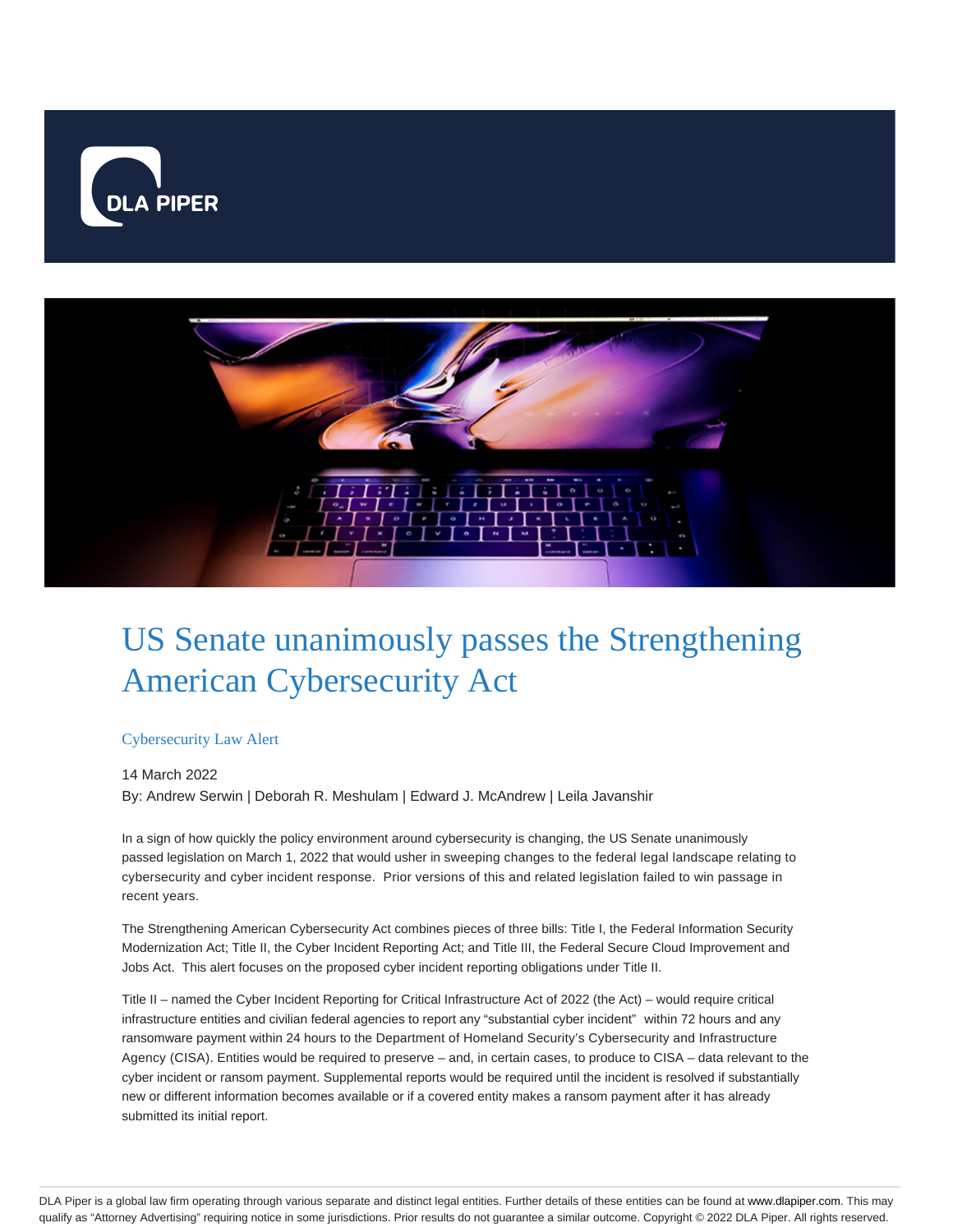The Act would apply to entities "in a critical infrastructure sector, as defined in Presidential Policy Directive 21," that fall within the definition of "covered entity," to be established by CISA rulemaking. As detailed on CISA's website, there are 16 federally designated sectors of critical infrastructure, including the financial, communications, information technology, energy, healthcare, food, water and transportation sectors.

Though specific reporting requirements will be established by CISA rulemaking, the Act would establish certain minimum reporting requirements:

- A description of the cyber incident, including:
	- o Identification and description of the function of affected systems, networks and devices
	- Description of the unauthorized access
	- Estimated date range of the incident
	- o Impact to operations
- A description of the vulnerabilities exploited and the security defenses that were in place, as well as the tactics, techniques and procedures used to perpetrate the cyber incident
- Any identifying or contact information related to each actor reasonably believed to be responsible for such cyber incident
- The categories of information that were, or are reasonably believed to have been, accessed or acquired by an unauthorized person
- The name and other information that clearly identifies the covered entity impacted by the cyber incident and
- Contact information for the covered entity.

In the case of a ransomware payment, to the extent applicable and available, reports must include:

- A description of the ransomware attack, including the estimated date range of the attack
- A description of the vulnerabilities, tactics, techniques and procedures used to perpetrate the ransomware attack
- Any identifying or contact information related to the actor(s) reasonably believed to be responsible for the attack
- The name and other information that identifies the covered entity that made the ransom payment
- Contact information for the covered entity
- The date of the ransom payment
- The ransom payment demand, including the type of virtual currency or commodity requested
- The ransom payment instructions and
- The amount of the ransom payment.

The Act includes significant enforcement mechanisms and penalties for non-compliance with reporting obligations. CISA would be empowered to request or subpoena information from covered entities, with civil enforcement of subpoenas by the Justice Department. Non-compliance with a subpoena would be punishable by contempt of court, and CISA would be statutorily authorized to share information and make referrals to the Department of Justice or appropriate federal agencies for criminal prosecution and/or regulatory enforcement action.

A covered entity that submits compliant reports to CISA would be entitled to certain protections under the Act, including those available under the Cybersecurity Information Sharing Act of 2015. Covered entities would be immune from any civil suit based on the CISA reporting. Regulatory agencies could not use information obtained solely through CISA reporting in enforcement actions against the covered entity. Such information also would be protected as "commercial, financial and proprietary information of the covered entity," would not be subject to public access laws and would maintain any legally privileged status.

Other portions of the Strengthening American Cybersecurity Act would significantly update existing federal cybersecurity laws relating to federal agencies and government contractors. Title I would modernize the Federal Information Security Modernization Act to improve the coordination and communication between federal agencies. The new legislation would also require those agencies to share cyber incident information with the CISA, which would play a central statutory role in inter-agency cybersecurity coordination.

Lastly, Title III of the bill would authorize the Federal Risk and Authorization Management Program (FedRAMP) to ensure federal agencies can efficiently and securely adopt cloud-based technologies to improve government operations. Such authorization would last for five years.